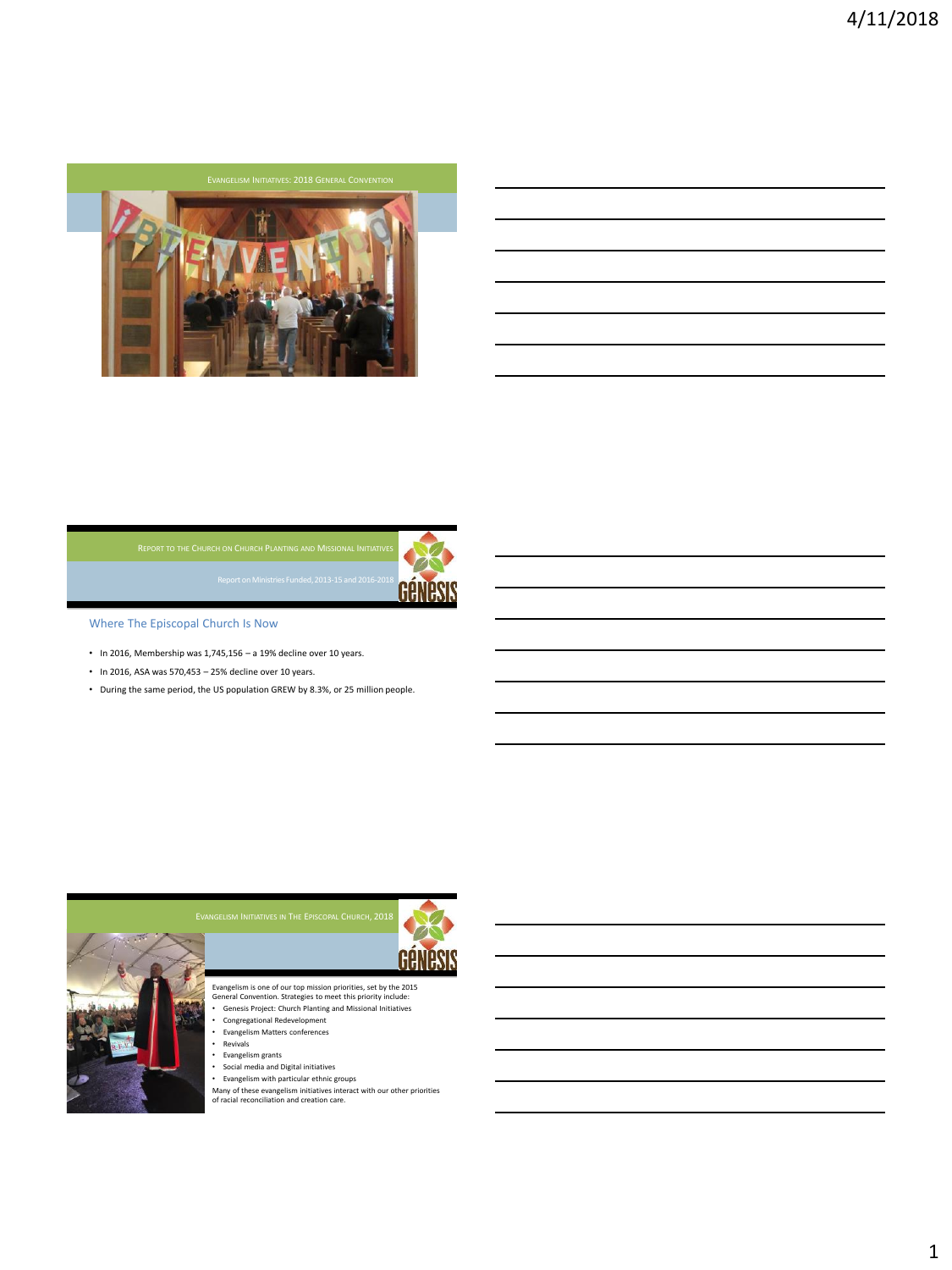



The importance of supporting church plants and local initiatives:

• The local congregation is how evangelism has primarily been practiced by the church for over 2,000 years.

The Genesis Project

- When St. Paul wanted to preach the gospel to all nations, he did it by forming many small local congregations – and those congregations changed the world.
- St. Paul also stayed in touch with his congregations, and kept them in relationship with each other – because local church leaders need training, support, encouragement, and resources from the wider church.



• New congregations often show the highest growth, because they are located in growing areas or reach out to underserved populations.

- New congregations can try new experiments in worship and community outreach.
- New styles of worship allow us to reach people who would not be reached by any existing Episcopal church. • New churches have a strong mission focus and are highly motivated to do evangelism and community outreach.
- New churches often have high baptism and confirmation rates, because they tend to reach un-churched and de-churched people.
- New churches can act as the R&D department for the entire church.
- New churches grow the kingdom of God.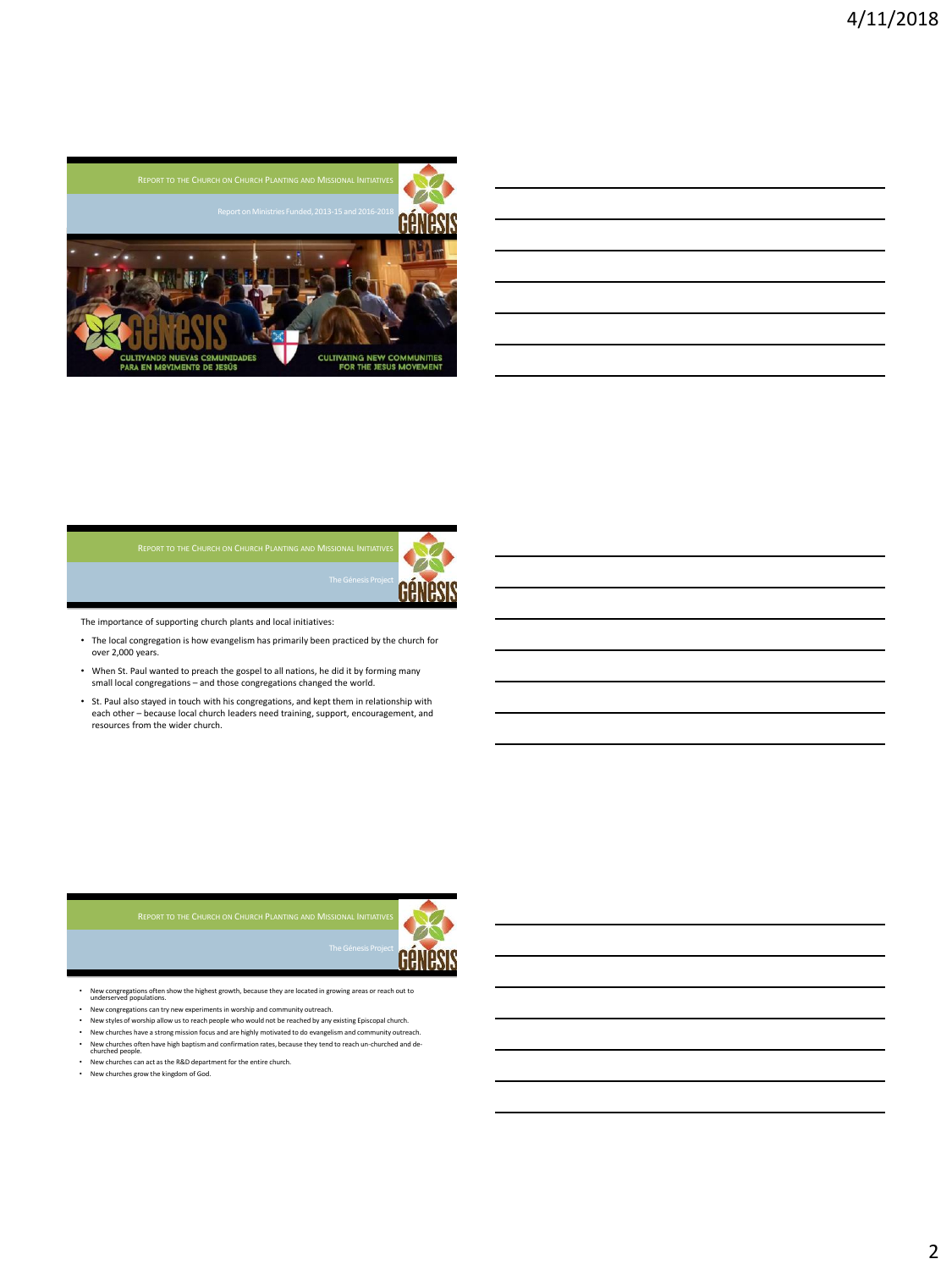

## The Génesis Project

The D005 Advisory Group on Church Planting



Church Starts and Missional Initiatives in the 2013-15 Triennium







• \$2 million (1.8% of budget) for new church starts and "Mission Enterprise Zones" • Also budgeted staff support

Mission Enterprise Zone is defined as a project<br>committed to mission and evangelism that engages<br>under-represented groups, including youth and young<br>adults, poor and working-class people, people of color,<br>people with a hig

• Dioceses required to provide matching funds.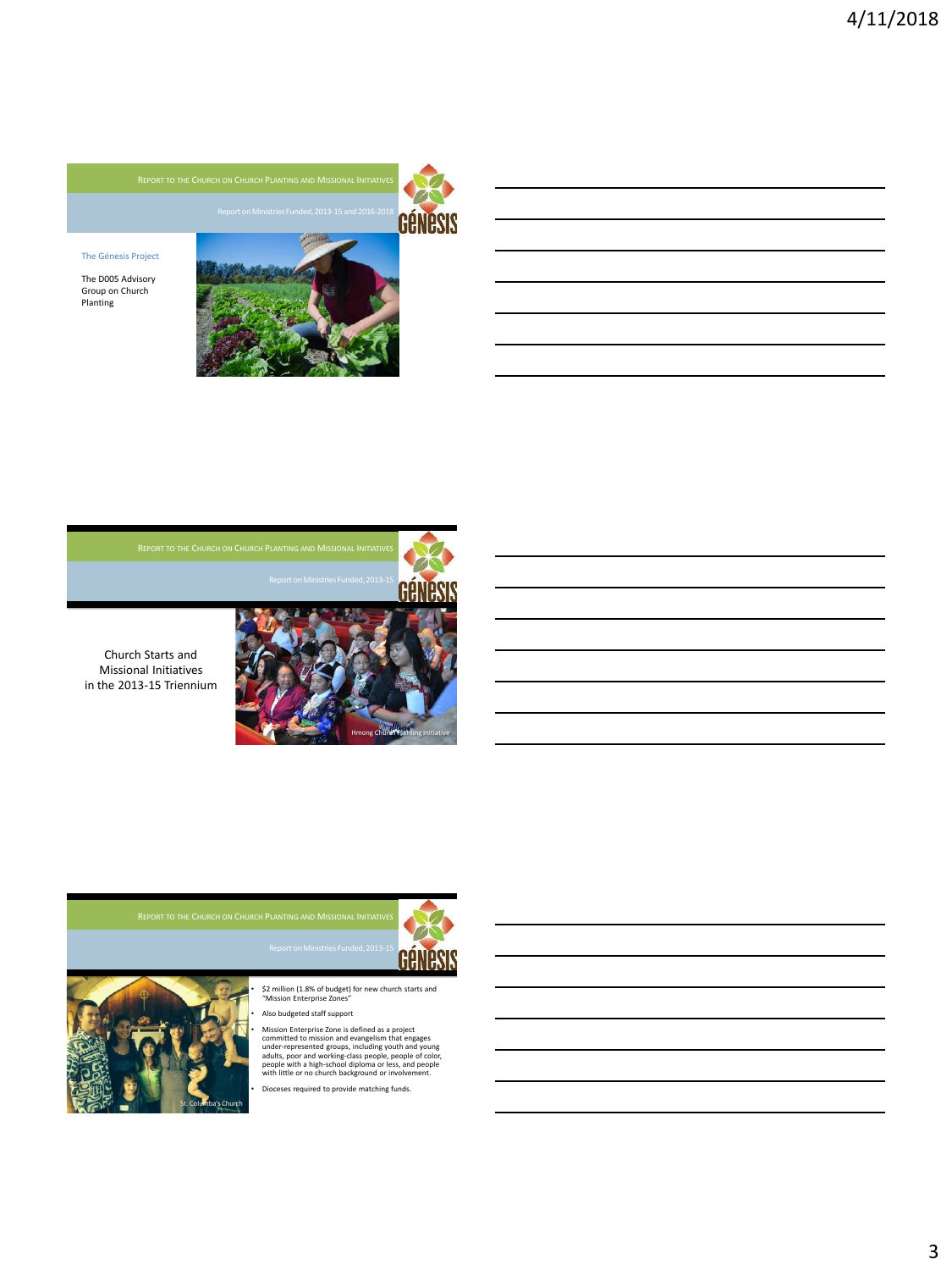

# Projects Funded, 2013-15

13 New Church Starts, including:

- 7 for non-English-dominant populations
- One multi-cultural (English-Spanish) • One Fresh Expressions (coffeehouse)
- 
- One ministering to urban homeless • 2 in Province IX
- 





## Projects Funded, 2013-15, continued

- 25 Mission Enterprise Zones<br>• All of these by definition read
- All of these by definition reached out to populations that are under-represented in the Episcopal Church, including:
	- 3 Latino leadership development projects
	- 2 projects with indigenous people
	-
	- 1 Sudanese ministry 1 project integrating faith and creation care
	- Several projects working with young adults
	- Numerous projects integrating faith with social ministry and justice work



# Projects Funded, 2013-15

- Total ministries funded: 38
- Ministries no longer in operation in 2018: 5
- Continuance rate: 87%
- Lifeway study showed that across 40 denominations, just 68% of new churches are still going as of the 4th year.

Triennium (1970)<br>Triennium

• Our odds in The Episcopal Church are improved by funding and a network of support.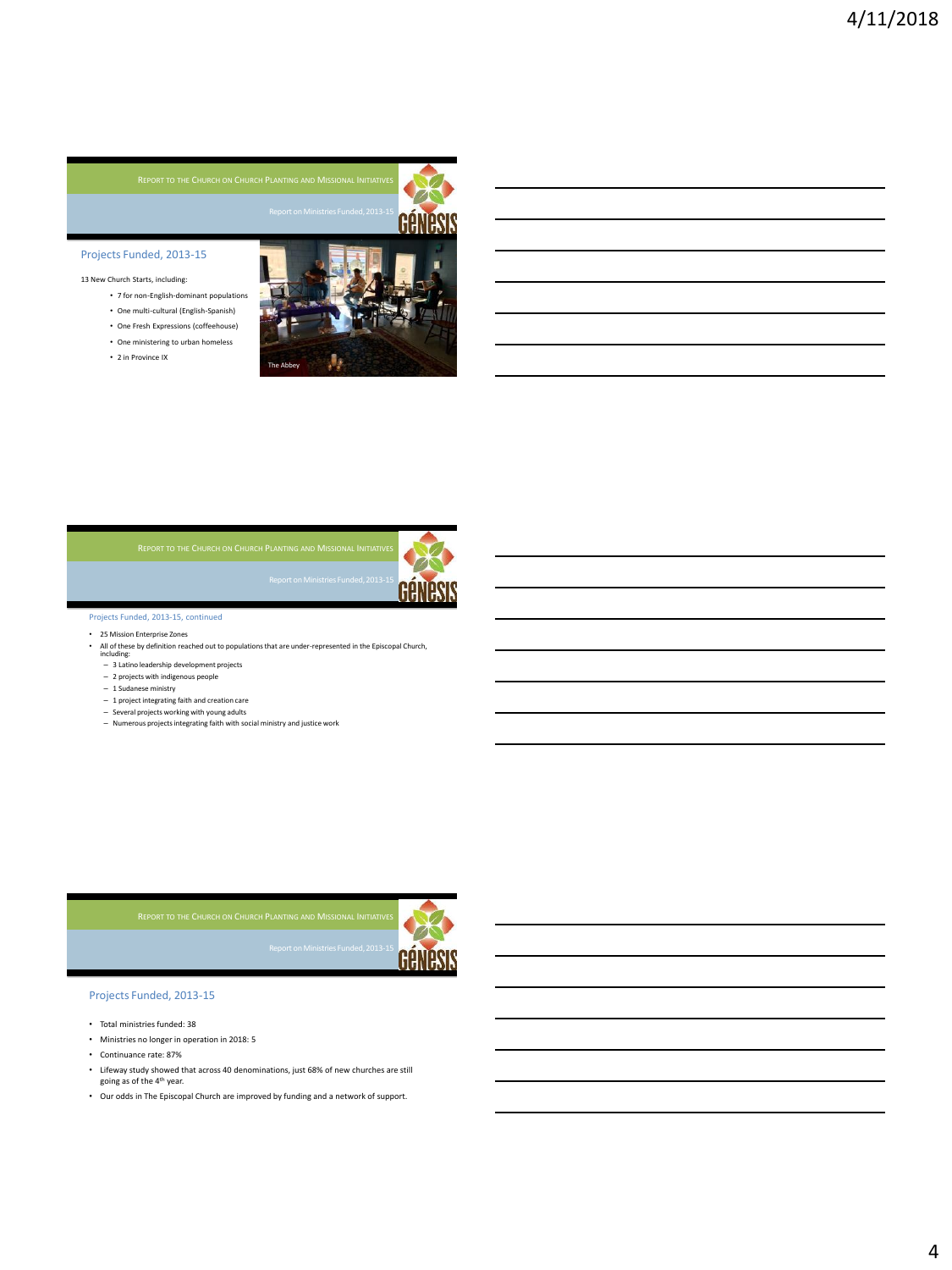These projects take a few years to grow and reach maturity.

- Many of them cannot be measured by worship attendance, but by ministry reach. These too are part of the mission of our church.
- New church starts: combined ASA 742 (this includes several projects for which "ASA" is not a relevant statistic, such as The Abbey)
- Mission Enterprise Zones: average combined unique weekly "interactions": 998







People come into Crossroads, the social service agency where we are housed, largely for tangible support such as food, identification, transportation assistance, and Soup Kitchen. However, the Church's mission to also feed the soul may be best evident in a comment one worshipper expressed after eating lunch then coming in to worship: "My stomach is full, but I'm hungry for Jesus."

Creative Ministry Initiatives

-The Rev. Teresa Wakeen, The Church at the Crossroads, Detroit





# Grace Church Yukon

- A new church start in Yukon, OK
- Tim & Kirsten Baer have led the church to ASA of 165 in 2016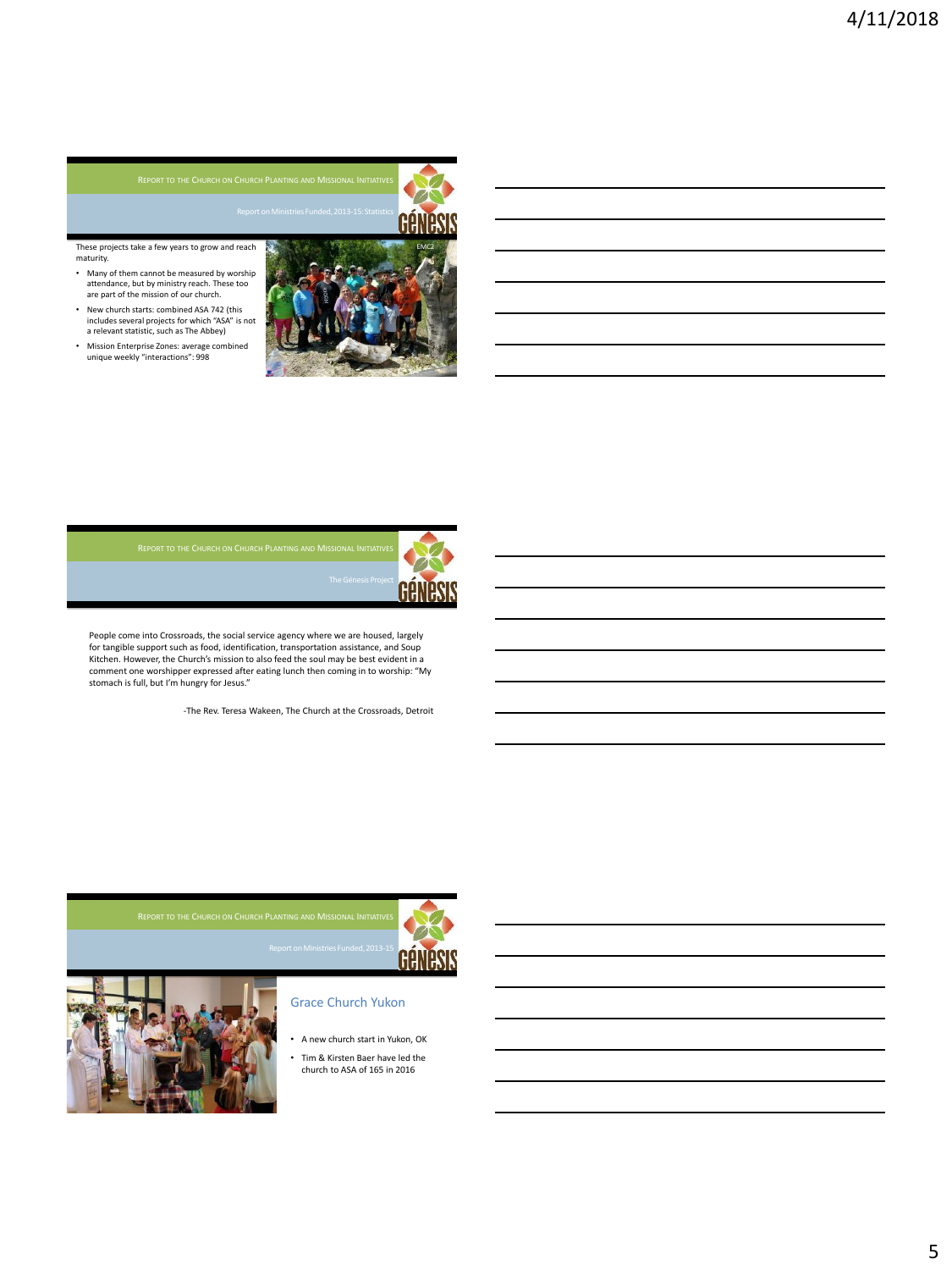

Grace Church just celebrated our fourth anniversary of our launch. Grace Church has about 310 active members today and our ASA is around 150. Sunday, we did our 77<sup>th</sup> baptism and we've done 41 confirmations and receptions since 2014. Our congregation on a Sunday includes a lot of young<br>families. We have charismatics who became thirsty for liturgy; we have post-evangelicals who were<br>searching for a more loving their divorce; we have single moms who had a rough start in life and needed a church that wouldn't judge them and who could support them.

– The Rev. Tim Baer





Walking Together, Worcester, MA

- Serves homeless and marginally housed people
- Operates a storemon<br>• Coffee, snacks • Operates a storefront in Main South neighborhood
- 
- Detox and 12-Step groups • Moms' groups
- MA English as a second language classes
- Laundry Love





celebrated Euc<br>donated her tir months, lives in<br>things we do for He sometimes w years This year Maundy Thursday fell on a Laundry Love night. We washed feet,<br>celebrated Eucharist, and had the great gift of a massage the rapist who<br>donated her time to give foot massages. One of our guests, who comes most<br>mon He sometimes wanders away from the truck. When we offered her a foot<br>massage, she was amazed. Afterwards she said, "That was the first time in<br>five years that anyone took care of ME."

-The Rev. Meredyth Ward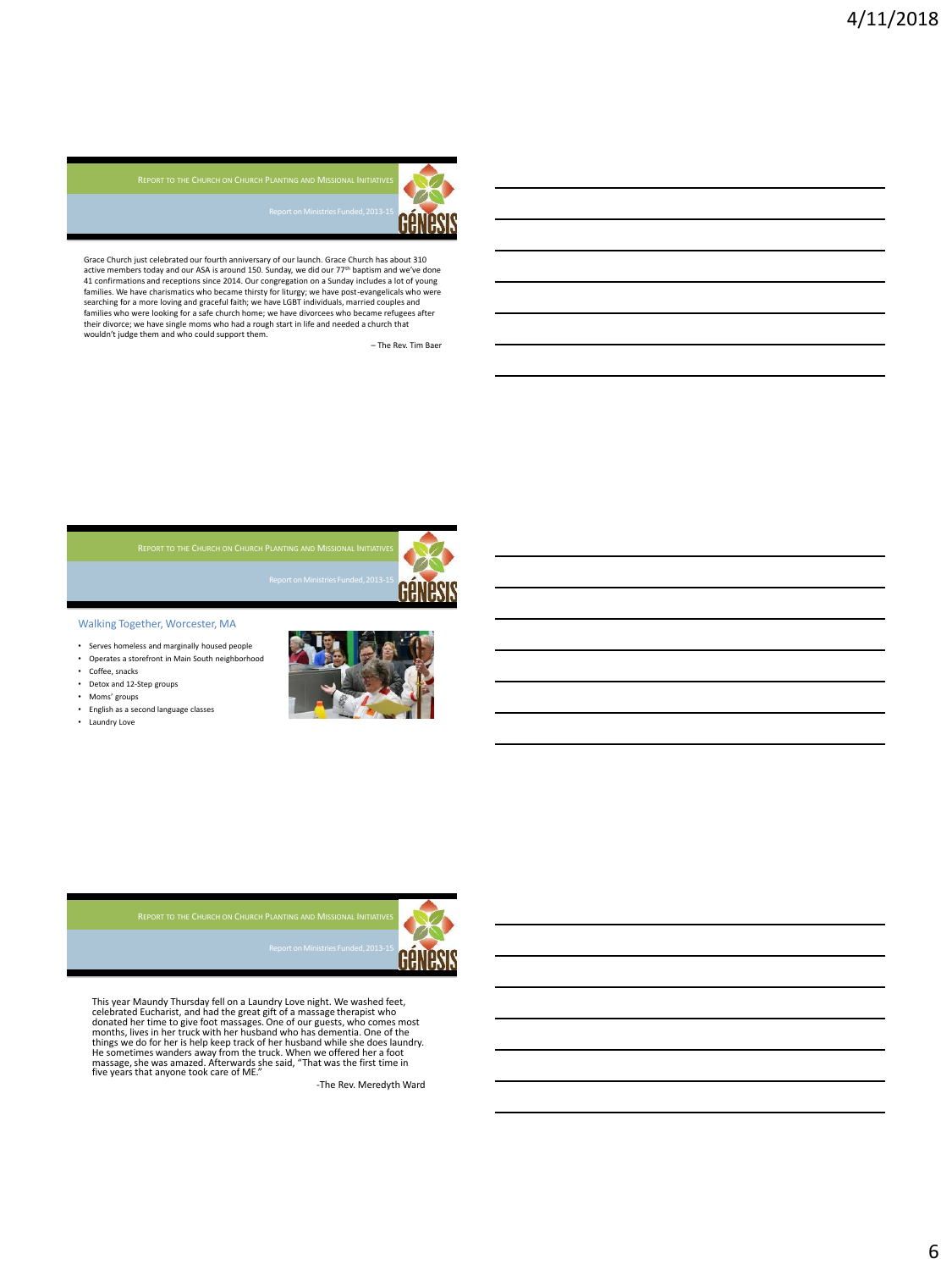



New Church Starts and Missional Initiatives in the 2016-18 Triennium

- \$3 million for Church Plants and Missional Initiatives
- \$260,000 for church planter training and resources
- Staffing to oversee grants, training, assessment, support for diocesan offices, coaching, etc.
- Roughly 2-3% of church-wide budget







Lifeway study across 40 denominations shows church plants are far more likely to thrive with: • A planter who is assessed as having planting gifts

- Training in the specialized area of ministry initiation • Bilingual and Bi-Cultural immersion, if appropriate
- **Coaching**
- A wider network of sharing and support
- The D005 initiative, led by the Genesis Group, provides all these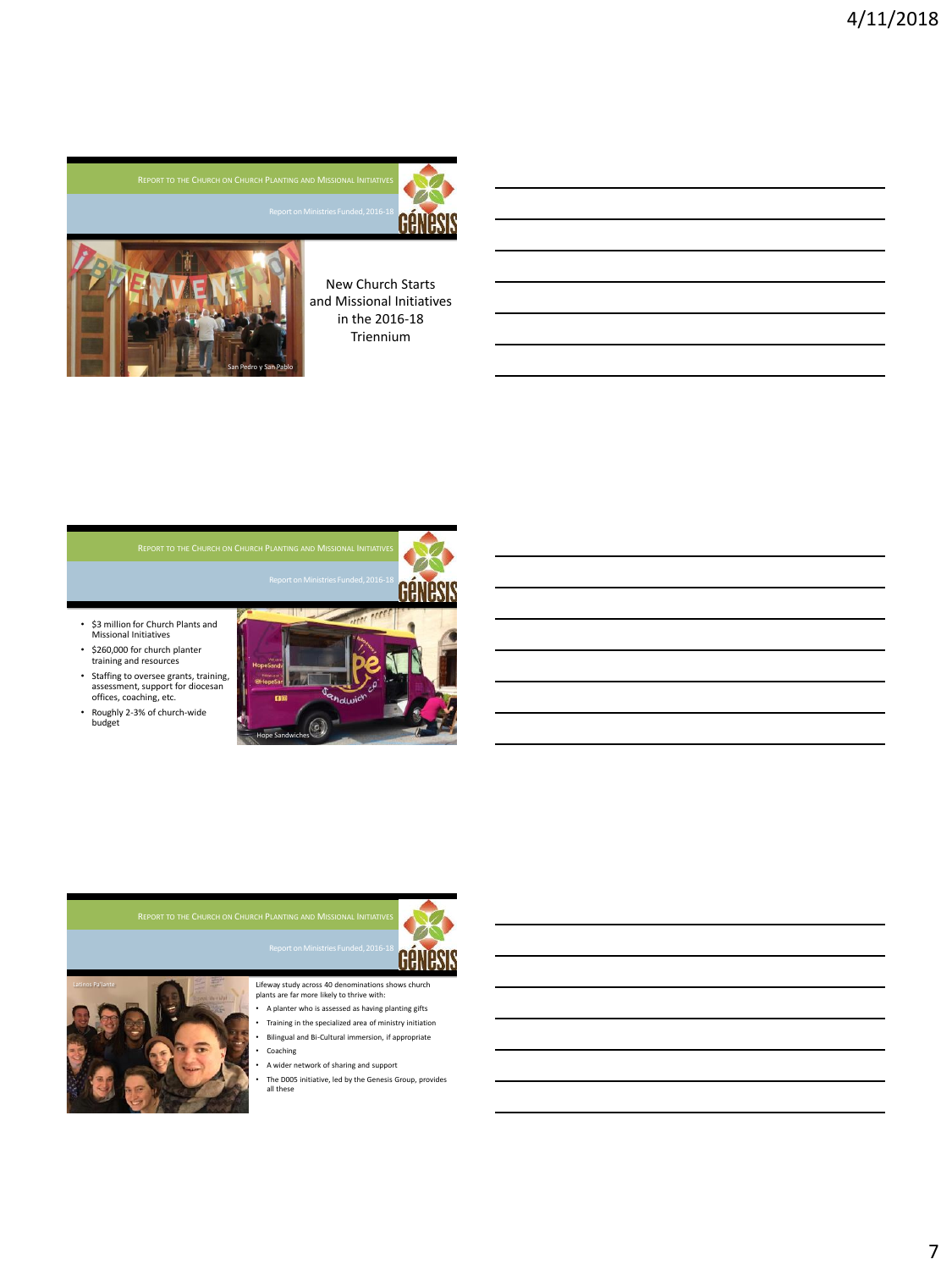Triennium



Resolution D005 Came With Additional Features

- To help increase the odds of thriving
- Genesis Advisory Group has exercised major leadership role
- New starts are required to have an identified place & plan
- Planters must be assessed as having the gifts for planting
- Planters are trained and supported through ongoing communities of practice • All ministries have coaching, planning, and reporting on progress toward goals

### Projects Funded, 2016-18

- 21 New Church Starts, including:
	- 8 Latinx new starts
	- 3 other multi-ethnic new starts
	- 2 new starts specifically connecting with Millennials
	- Several non-traditional projects (e.g., Hope Sandwiches, The Slate Project)





### Projects Funded, 2016-18, continued

- 22 Mission Enterprise Zones and hybrid missional communities
- All of these by definition reached out to populations that are under-represented in
	- the Episcopal Church, including:
	- 3 Latino leadership development projects
	- Other populations including Millennials, those living with poverty or homelessness, indigenous / native groups, and environmental stewardship / farming
	- Numerous projects integrating faith with social ministry and justice work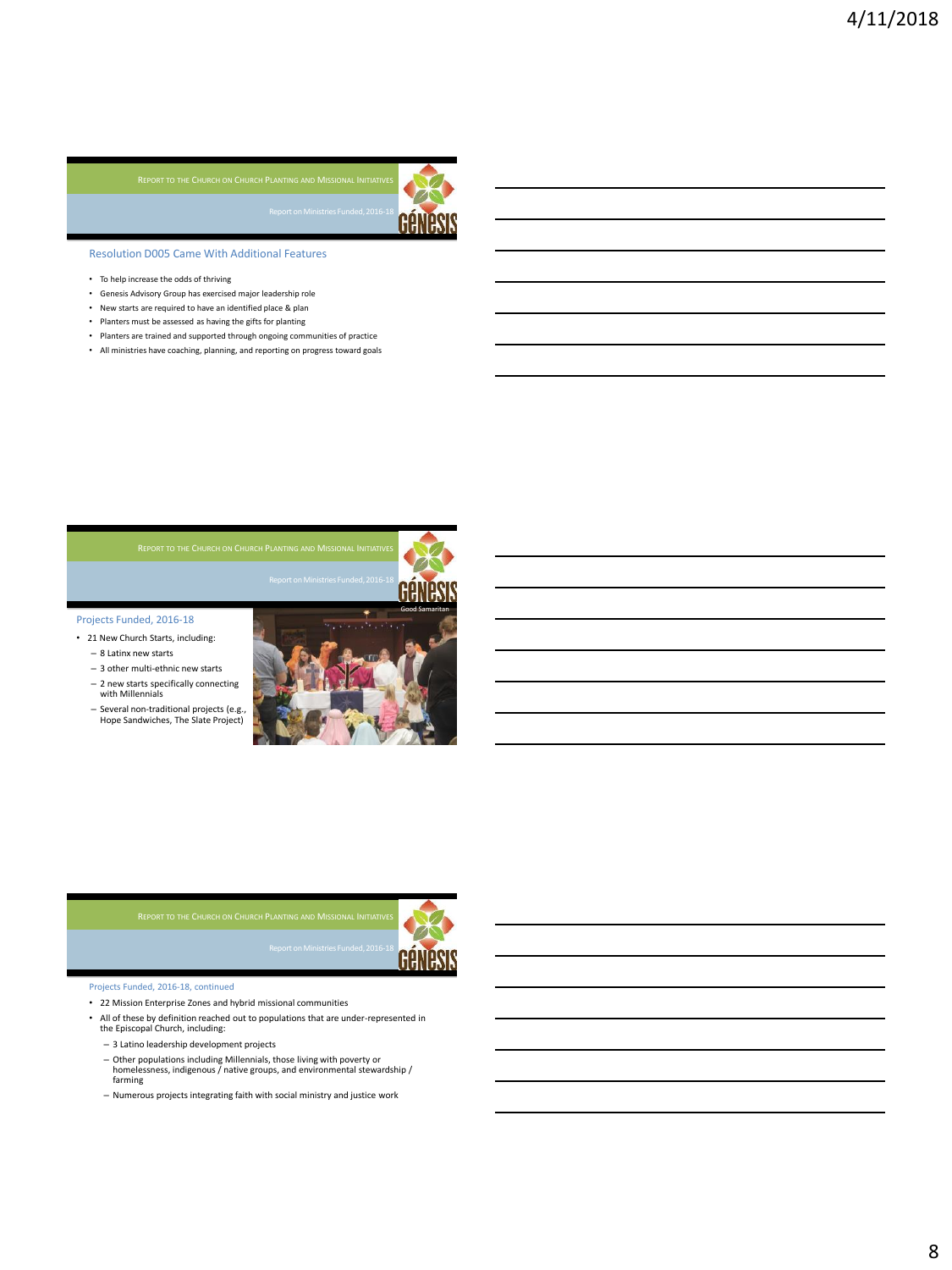



- Projects Funded, 2016-18, continued
- 14 discernment grants to assist with assessment, training, and consulting during the pre-launch phase of a project

Projects Funded, 2016-18, continued

- 10 renewal grants for ministries initially funded in 2013-15, including:
	- 4 Latinx renewals
	- 2 other multi-ethnic renewals
	- 1 working with Millennials
	- 1 farming







### Projects Funded, 2016-18, continued

- Total ministries funded: 58 • Ministries no longer in
- operation in 2018: 0 Continuance rate: 100%
- Some ministries are still in pre-launch phase.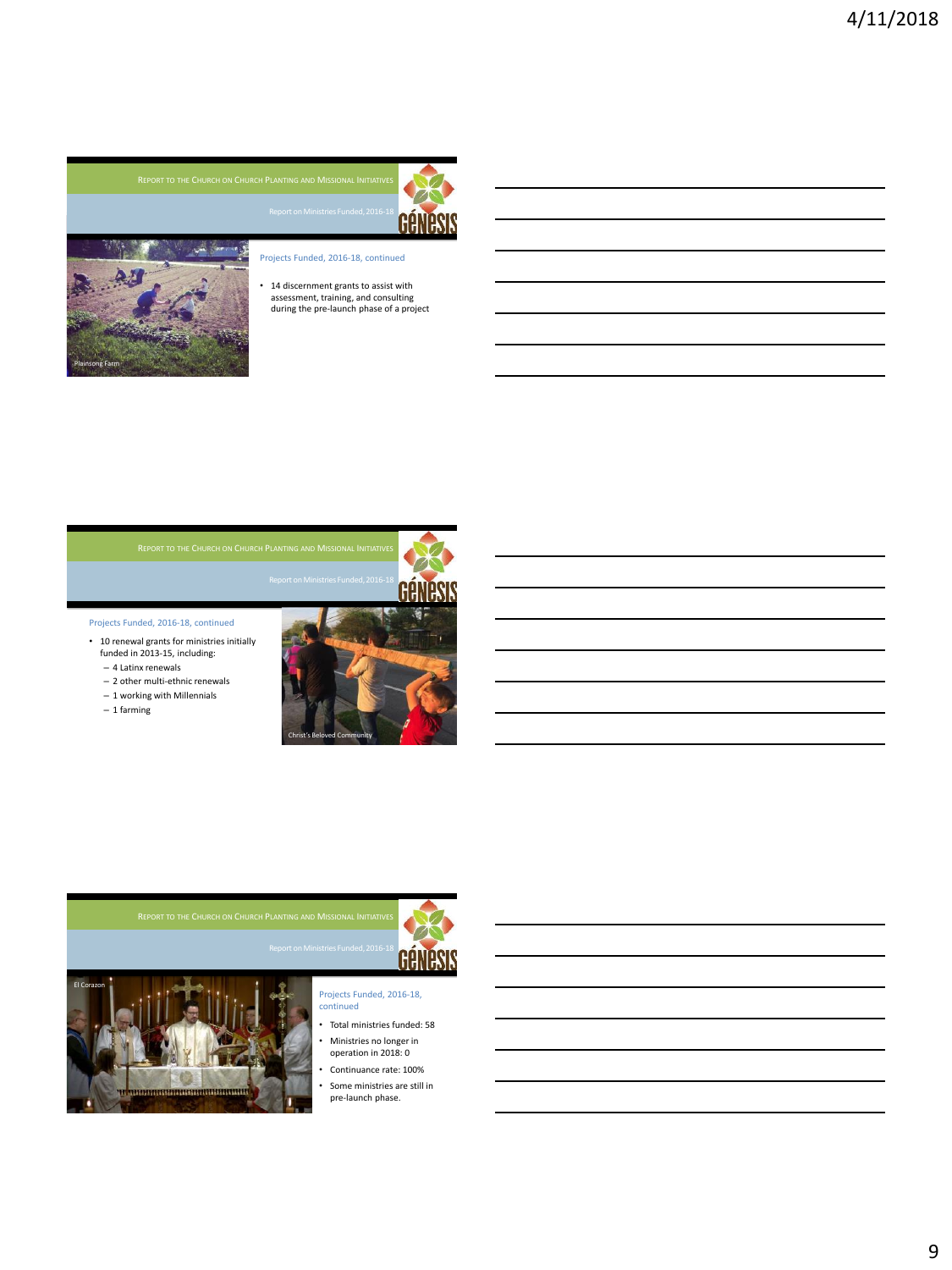

### Statistics

- These projects take a few years to grow and reach maturity.
- Many of them cannot be measured by worship attendance, but by ministry reach. These too are part of the mission of our church.

Triennium

- New church starts: combined ASA 917 (this includes several projects for which "ASA" is not a relevant statistic)
- Mission Enterprise Zones: average combined unique weekly "interactions": 1,350





Good Samaritan, Brownsburg, Indiana

Good Samaritan is serving a rapidly growing suburban community of Indianapolis that is experiencing an influx of diversity. Dominated by evangelical mega-churches, we are the first progressive, open-minded, inclusive, servant-oriented church in our community. Our 2017 ASA moved from 63 in January 2017 to 82 in December 2017, with 145 people who are now considered solid "members." We don't have an in-house outreach "program." Instead, we have taken advantage of partnering with local organizations to do all of our community service and servant ministry. This requires us to keep our networks strong and our focus outward.

Triennium: New Church Starts

- The Rev. Gray Lesesne



### Chaplains on the Harbor

Chaplains on the Harbor serves people living in poverty on the coast of Washington State. Our<br>people are majority young adults, most with a record and many living with homelessness. We<br>are a hybrid ministry, offering both county. This past year, we launched an apprenticeship program, designed to hire young adults off the street and out of jail and provide them with a job, wrap around support, and leadership training. Our goal, articulated from a Bible study of Isaiah 58 by a group of young men in jail, is to develop leaders to help "restore the streets to live in," in one of the poorest counties in the state.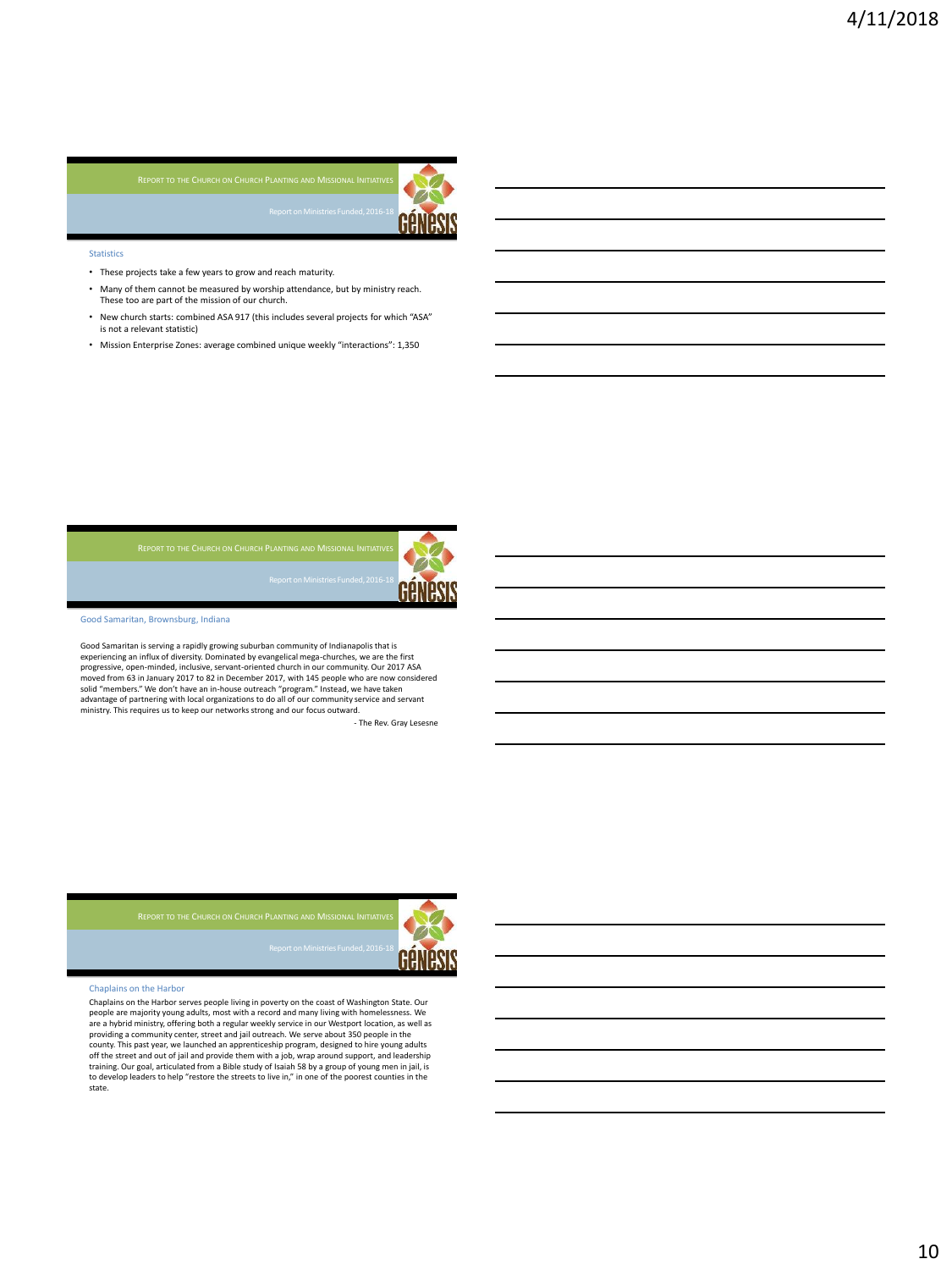

Plainsong Farm, Belmont, Michigan

As a farm ministry, we are an incarnational expression of the gospel that integrates care of Creation,<br>worship and discipleship. We serve various populations:

- The members of our farm who eat our food each week;
- The members of the wider community who receive our food as a donation;<br>• The wider community who engage in seasonal farm-hased worshin:
- The wider community who engage in seasonal farm-based worship;
- The wider community who learn / work with us;
- The national Christian food movement through the website we created and maintain. - The Rev. Nurya Love Parish



### Meg Wagner, Iowa City, Iowa

With our discernment grant we gathered a core team and began doing one-on-ones in our community, developing what a center for Racial Justice, Healing and Reconciliation could look like that would serve both as a resource for the Diocese of Iowa and the Iowa City community. The focus of our initiative is ministry with those who have been marginalized because of their race and those who wish to dismantle racism. We will also be working to build an interfaith coalition to support interfaith worship centered on racial justice, healing and reconciliation.

Triennium: Discernment Grants

- The Rev. Meg Wagner



## 'edro y San Pablo, Portland, Oregon

We believe our blended community, which is Anglo/Latino, represents the future of the chure of the church of the church church church entered to come together as one community. The shared worship is the most essential elem worship, faith, and beauty. We see issues differently because of the impact on people close to us. We believe we have changed as people and as Christians and that our spiritual life is richer and deeper.

Triennium: Renewal Grants

– Carolyn Purcell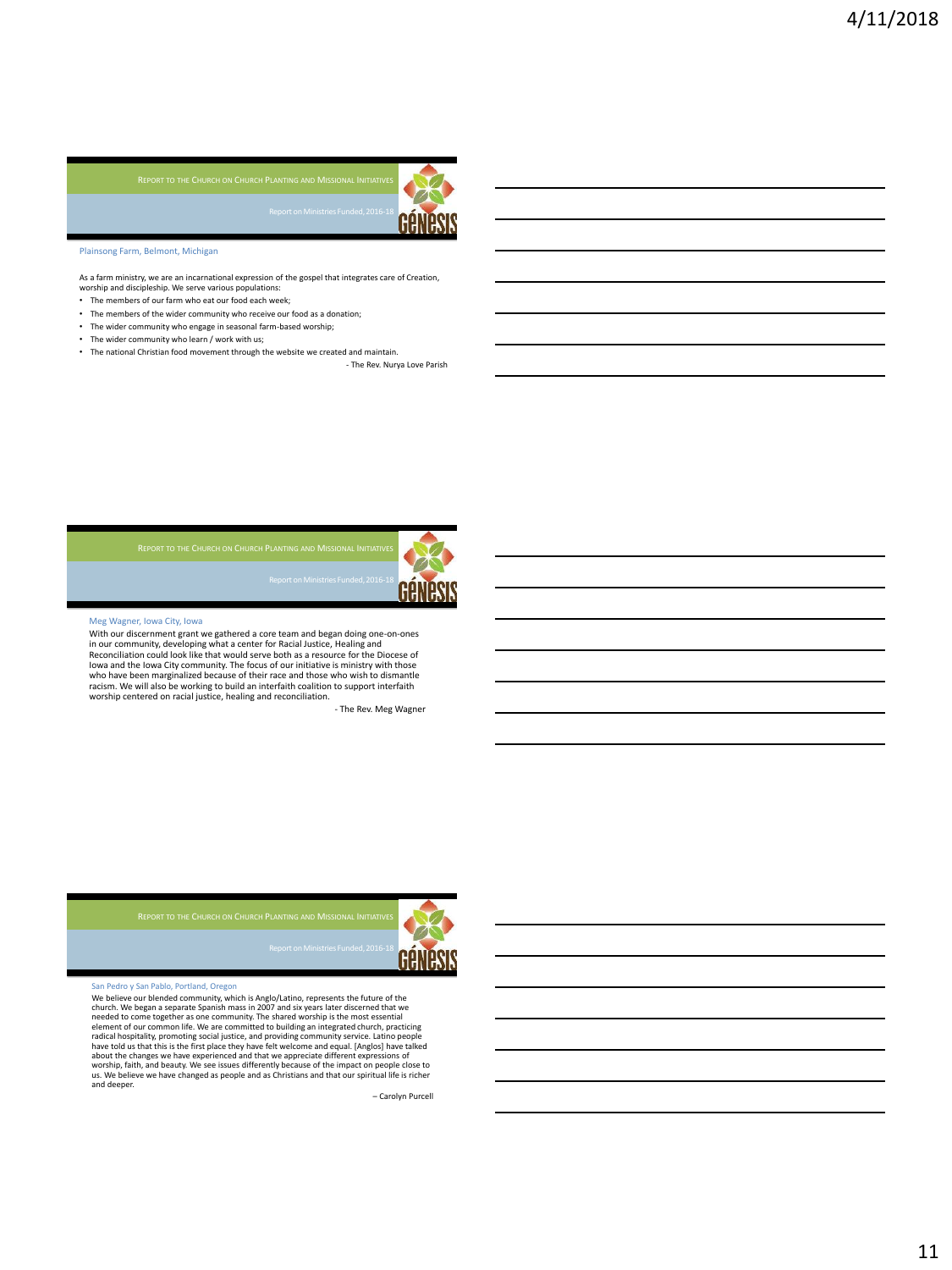Triennium



### 2016-18 Budget Allotment:

- \$3 million for Church planting & missional initiatives grants
- \$260,000 for church planting training and resources
- \$150,000 for program budget
- 2019-21 Council Proposed Budget:
- \$2.6 million for Church planting & missional initiatives grants
- \$200,000 for church planting training and resources
- \$160,000 for program budget

Triennium



Resolution A005 (Proposed by Genesis Group):

- \$3 million for church planting & missional initiatives grants
- \$200,000 for training and resources
- \$600,000 for resources for planters
- \$1,000,000 for bilingual and bi-cultural training
- \$500,000 for staff support
- \$1,500,000 for land bank for land purchase loans
- Development Office to raise \$6 million



Resolution A032 – Congregational Redevelopment

• Creating a community of practice to help up to 100 local congregations better engage their context

Triennium († 1938)<br>1905 - Paul Barnett, francuski filozof, francuski filozof, francuski filozof, francuski filozof, francuski fi<br>1916 - Paul Barnett, francuski filozof, francuski filozof, francuski filozof, francuski filoz

- Particularly for congregations who don't match their surrounding communities demographically and need to revitalize
- Helping them launch new, culturally appropriate missional initiatives
- Cost to be shared by church-wide budget, dioceses, and congregations
- Proposed budget allocates \$500,000.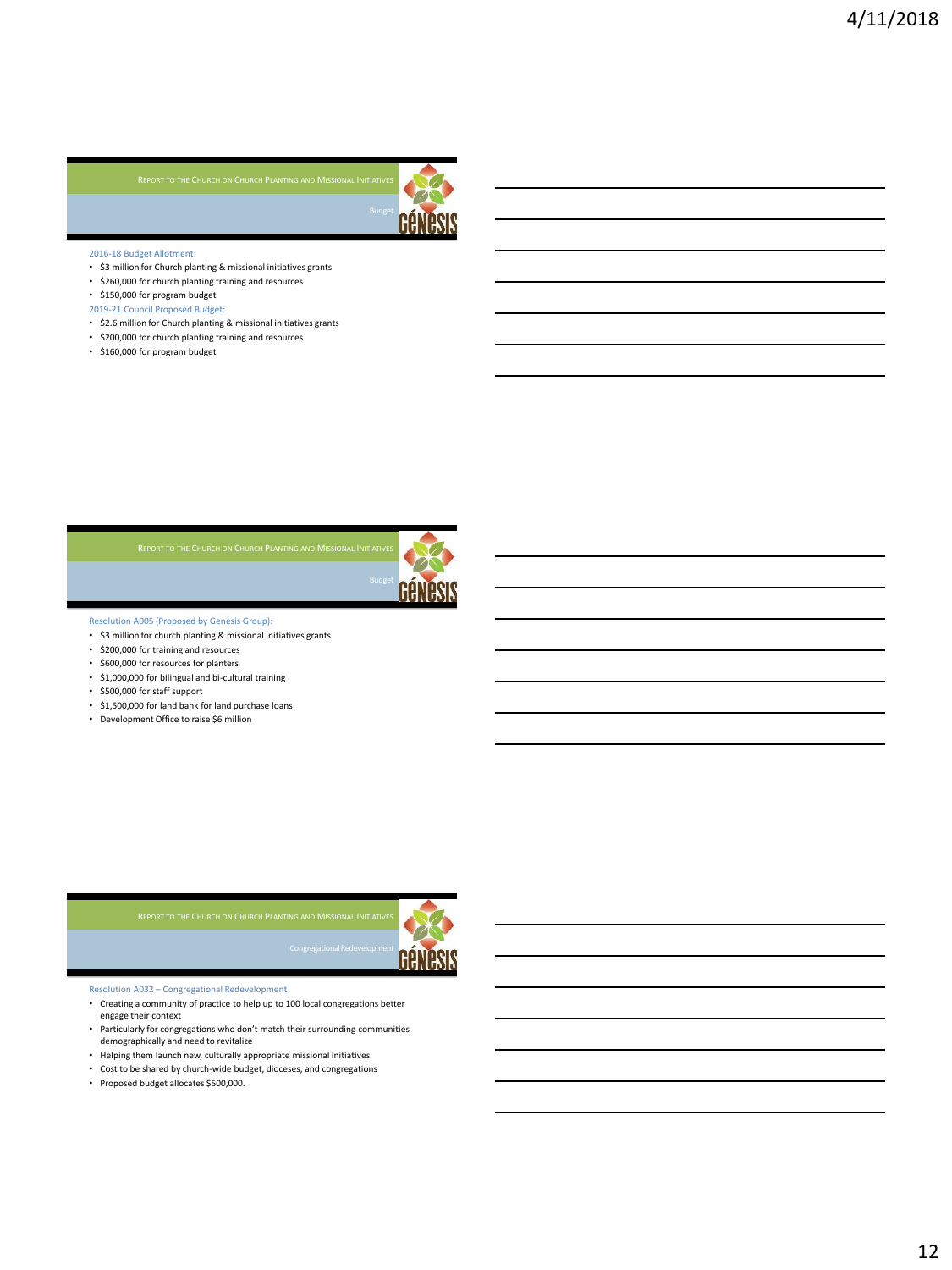

Revivals are evangelism and mission engagements hosted by local dioceses in partnership with PB's office.

## Budget:

- 2016-18: \$129,000 • 2019-21: \$135,000
- 

# The Genesis Project

- evival Goals:
- To publicly proclaim a compassionate, generous Episcopal Christianity.
- To share the good news of Jesus Christ in a way that matches the particular context
- To deepen our own loving, liberating, life-giving relationships with God and equip Episcopalians for evangelism. To listen for and join the Spirit's reconciling work in the communities around us.
- 

# The General planning:<br>The General planning:

- TEC Evangelism Team works with local diocese to plan revival, organize prayer teams, discern a clear mission and vision, and train local evangelists to invite non-Episcopalians.
- PB Curry preaches and others lead other parts. • Follow-up and ongoing evangelism and mission
- engagement in host diocese.
- 6 held so far, 2 more this year
- 9 expected in 2019-21 triennium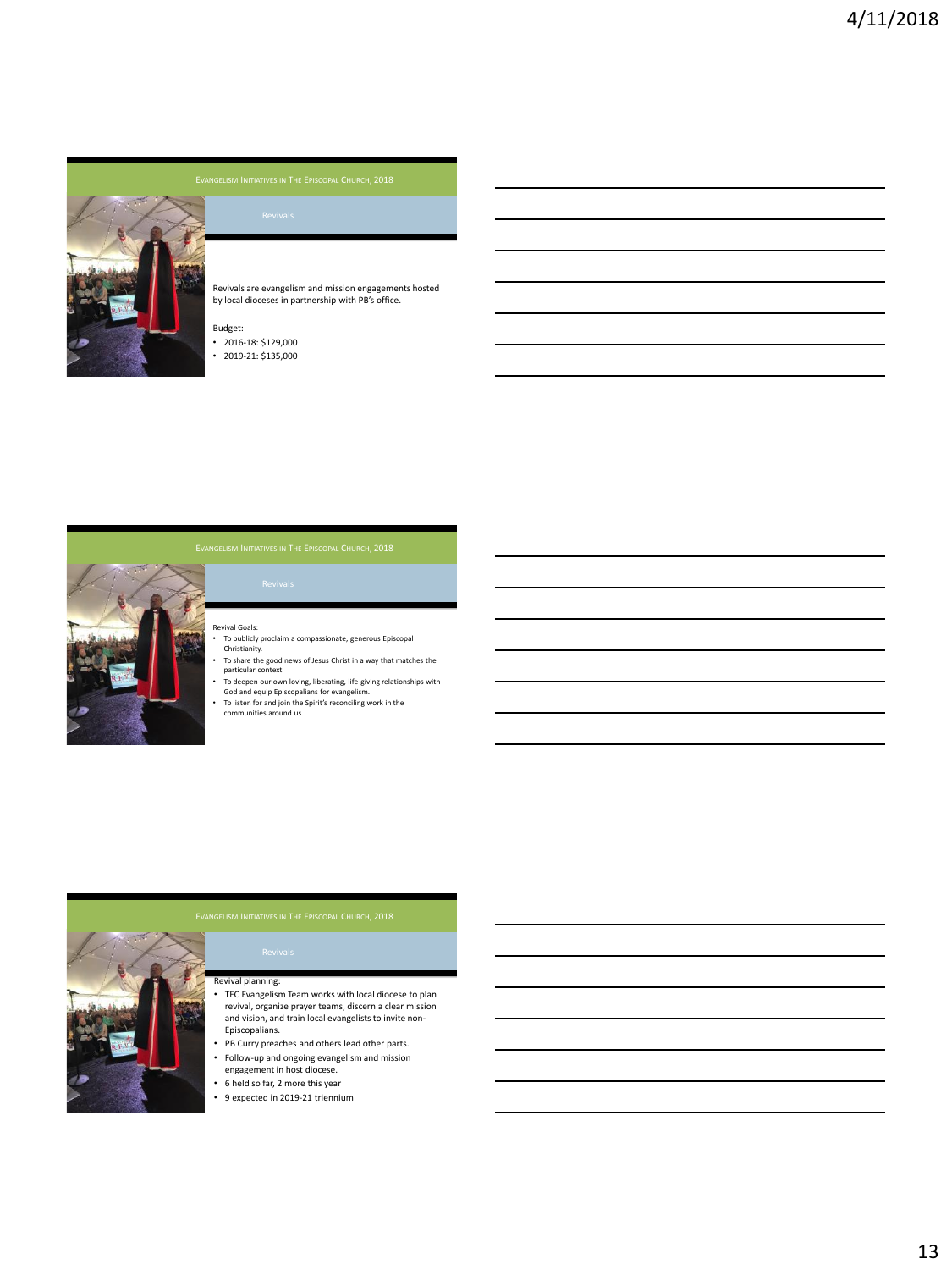

# Other Evangelism Initiatives:

• Evangelism Matters Conferences – sponsored in partnership with Forward Movement

• 2 so far, 870 participants, 21,000 via web in 2018

• Training Episcopalians as evangelists for their local communities

• Forming and nurturing a network of Episcopal evangelists



# Evangelism Matters Budget:

• 2016-18: \$18,000 • 2019-21 Proposed: \$30,000 (including network formation)



# Budget Allotment of \$100,000 allows funding of grants for local and regional evangelism projects.

- \$2,000 for a congregational project or up to \$8,000 for a diocesan or regional collaboration
- Projects must be specifically evangelistic, and learnings must be shared with wider church

• Projects range from training Latino small-group evangelistic leaders to video storytelling to inviting racial justice leaders to experience worship

• Many projects overlap with racial reconciliation and creation care priorities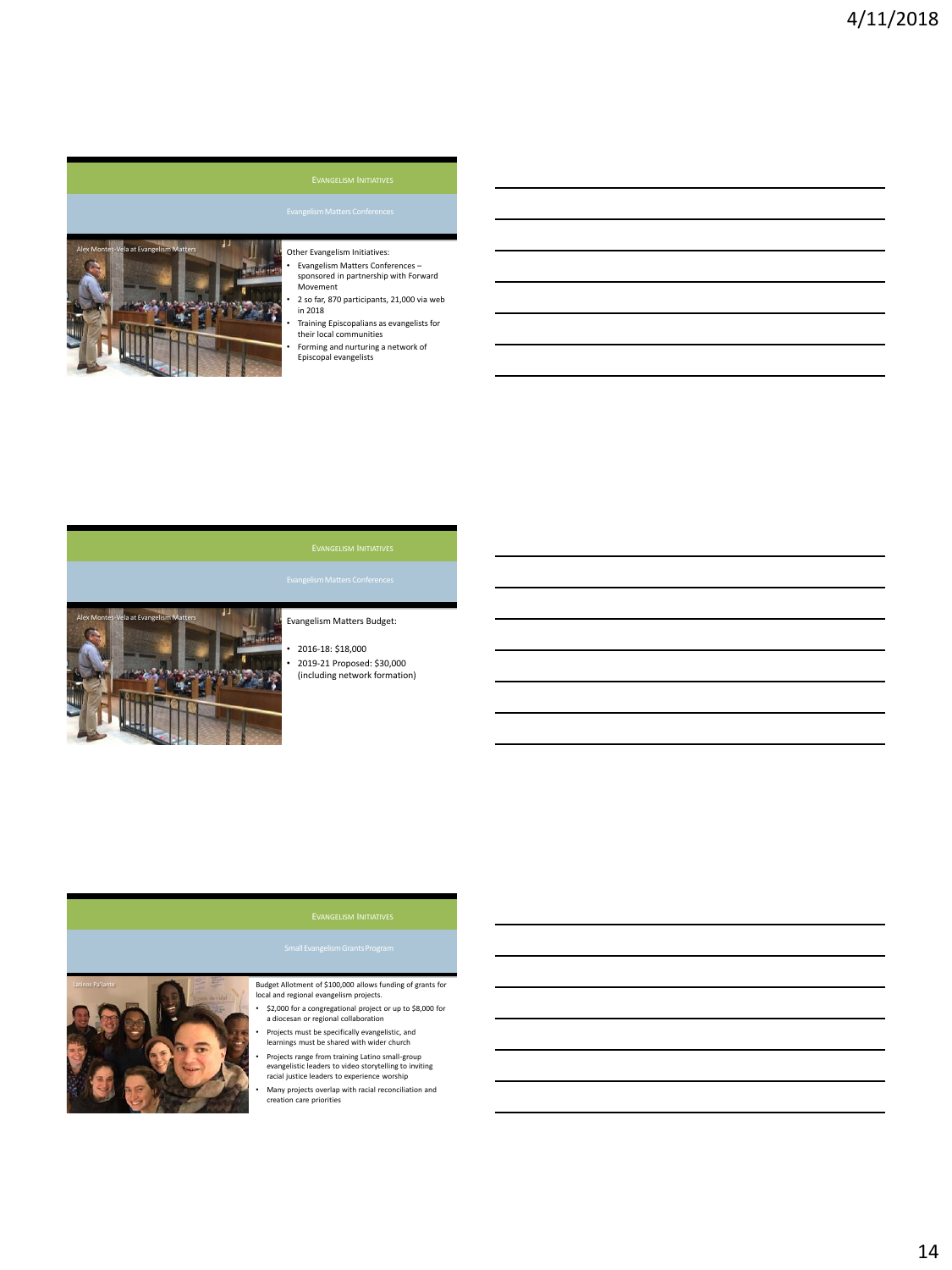

# Budget Allotment:

• 2016-18: \$100,000 • 2019-21 Proposed Budget and Resolution A030: \$100,000



## Resolution A081: Episcopal Theology of Evangelism

- Proposes an Episcopal Theology of Evangelism: "A Practical Theology of Episcopal Evangelism: Face-to-Face and Cyberspace" written by General Convention Task Force for Leveraging Social Media for Evangelism
- White paper can be found in Blue Book, in that task force's report
- Commends it to be read, no budget consequences



## Resolution A082: Training for Digital Evangelists

- Continues process of creating social media curricula for clergy and lay people
- Asks that TEC use this curriculum to train evangelists • TEC to work with other organizations (e.g. Forma) to train trainers, so each diocese has a trained, licensed digital evangelist
	- Asks for \$100,000.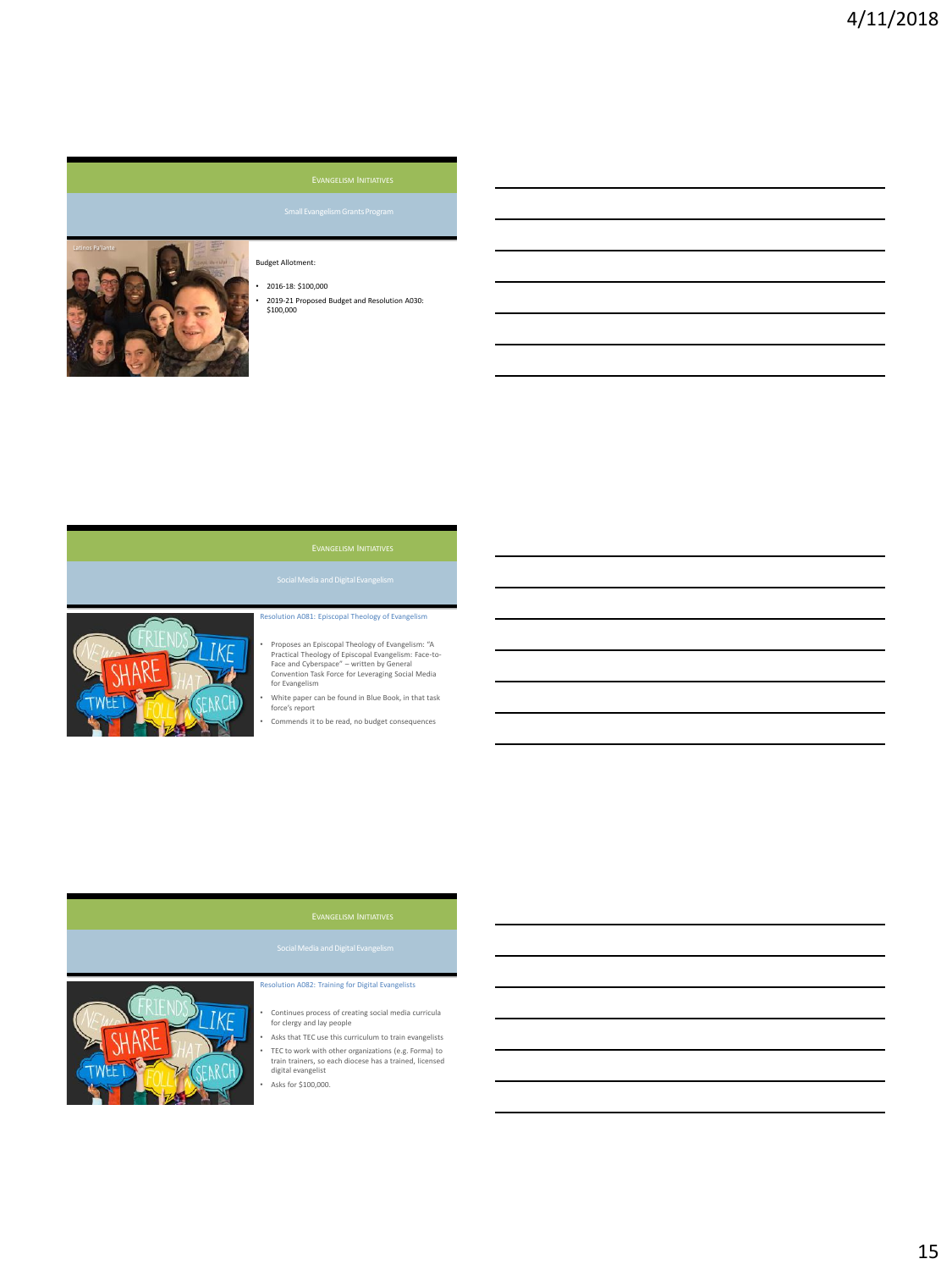

# Resolution A029: Evangelism Charter for the Church

- Evangelism OF the Church We will:
- Recognize our own belovedness • Engage spiritual practices
- Remember our own faith stories
- Articulate our stories of God's love



# Resolution A029: Evangelism Charter for the Church

- Evangelism BY the Church We will:
- Invite and listen to others' stories Name and celebrate stories of Christ
- Share our stories of encounter and resurrection in Jesus
- Plant seeds of hope



# Resolution A029: Evangelism Charter for the Church

- Evangelism FOR the Church We will: Allow ourselves to be transformed
- 
- Discover fresh approach to the Gospel Invite others to discover their belovedness
- Grow more servants for Jesus Movement

Resolution commends it to the church, no budget